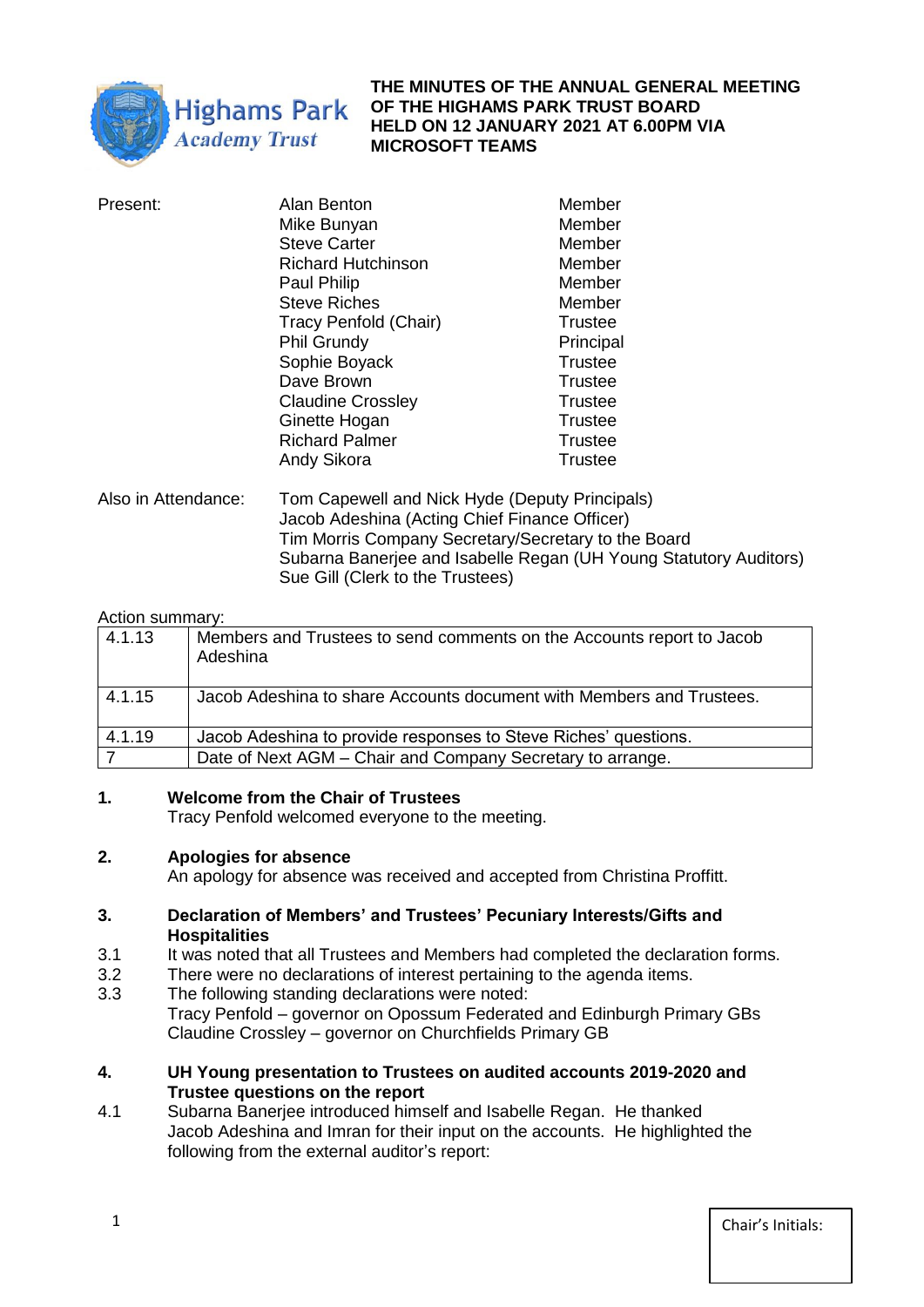- 4.1.1 Page 3 the accounts team remained independent of the organisation.
- 4.1.2 Page 5 –Audit status. There were a few points to 'tidy up'. Isabelle Regan will be contacting Jacob Adeshina to obtain the information so that the document can be signed off in time for the deadline on 31-1-2021. The team looked at the one to three-year forecasts and future budgets, there will be some planned deficits in the future, but there were still enough reserves to keep going.
- 4.1.3 Page 13 the audit team ran through the risks within the audit plan. Revenue was appropriately checked, recognised and in the correct period. All amounts of income were correct and accurately recorded. No issues were identified for revenue recognition.
- 4.1.4 Page 15 valuation and disclosure of the pension scheme. With the material nature of the liability, this was the reason it was identified as a risk. There was a misstatement within that, so will ensure that the correct adjustments ware posted. There was an updated assumption for the year and increased the closing of the liability to £3.9million by £914,000. No issues were identified in respect of the assumptions or how the valuation was prepared.
- 4.1.5 Page 16 and 17 Allocation of funds was a regularity. The audit team looked at the governance and value for money. Policies in place were reviewed to ensure that they were in line with the Academies' Financial Handbook. No issues of noncompliance were identified. Regarding related parties, the academy accounts requires that these were disclosed, including any business interests of staff or close family members. A review on Companies House of the main Trustees was undertaken to ensure that any directorships were disclosed.
- 4.1.6 Page 18 No issues were identified and the audit team was happy with the depreciation that had been accounted for. The only issue that was encountered was in respect of fixed assets, as there was the double counting of some capital items. This was rectified.
- 4.1.7 Management letter (page 20-23) points referred to deal with points raised in the previous year and how these were addressed. There was one area in terms of the tangible fixed assets and part of the fixed asset register which needed some improvement. (Page 24 – 26) There were five points in this year's management letter:
	- Tangible fixed assets- there was some double counting of the fixed assets. This had now been reversed (£170,000).
	- Details of a recently appointed Trustee were not on the school website
	- The capital threshold of £2,500 was not always adhered to. There were some adjustments required.
	- The intangible fixed assets, which was raised last year.
	- An issue around computers and the fixed asset register. There were equal errors between the trial balance and the register.
- **4.1.8 Q1: On a point of detail, the pension liability increased by £ 914,000. Was this just a year on year increase or an adjustment to what had been presented?**
	- A: The adjustment was posted when the actual report was received. It is just the year on year adjustment that was always posted. The actual report was received a bit later after the audit process was started.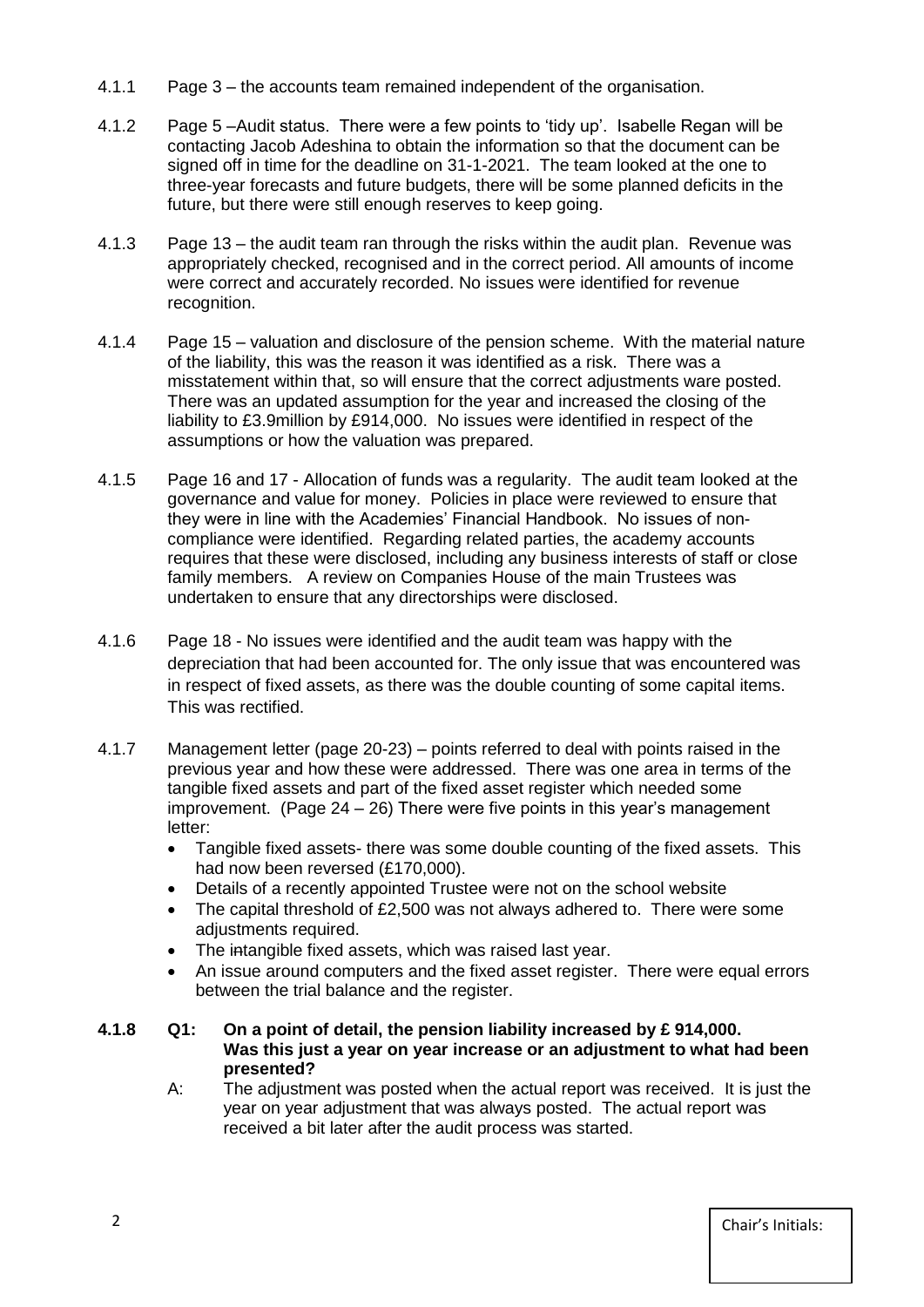- **Q2: Looking at the five different point that were highlighted in the report, would the auditors like to give an indication as to how the five points compared with other schools that the audit team supported?**
- A2: There was a cross section of clients of five academies. It was very rare to have no findings whatsoever. Usually 11 or 12 findings were found from audits.
- 4.1.9 Moving onto the audited accounts Statement of financial activities (page 23). This was basically the profit and loss accounts. The total income had decreased from £10.2 million to £9.6 million. This was predominantly due to the reduction in donations and capital grants. The total expenditure had increased from £10.1 million to 10.4 million. It was better to be in a surplus position year on year.
- 4.1.10 Balance sheet tangible fixed assets had decreased by £400,000. The depreciation had been applied in the year, there were also other movements around debtors and cash. The meeting was reminded that the pension scheme liability had increased by £900,000.
	- **Q1: Re. the net expenditure, the vast majority of that was the pension scheme liability, which is not really an expenditure of the school?**
	- A1: There was a net expenditure of £782,000 which was predominantly before the pension scheme adjustments. The depreciation comes out of the fixed asset. This was similar to other academy trusts.
	- **Q2: Net expenditure, was the vast majority on the pension scheme not expenditure of the school?**
	- A2: The expenditure was £782,000 before the pension scheme adjustments.
	- **Q3: Did the £500,000 depreciation come out of reserves?**
	- This was an accounting deficit ideally showing a surplus. The £782,000 amount should be seen as a surplus. There was enough generated income to cover expenses.
	- **Q4: Was there a pension deficit or not?**
	- A4: This was something that could not be controlled. The net income (£782,000) should be seen as a positive number. The school should be generating a surplus that covers the depreciation charge.
	- **Q5: This had come from funds received in the past including when the school became an academy. The depreciation of £500,000 should have a surplus of that amount to cover depreciation.**
	- A5: Other trusts also operated that policy.
- 4.1.11 Members and Trustees were concerned about this point. To suggest to allocate £500,000 out of the current year's funding was deemed unacceptable. Members and Trustees recommended that this funding should be for the students. They felt that if the school should retain the £500,000 and build up on the balance sheet as reserves, central government would take back if it was not spent. This would however, enable the school to have capital for future assets.
- 4.1.12 Members and Trustees were informed that they were required to pay for buildings and that there was a need to invest in reserves for fixed assets. It was questioned whether these would be funded by central government or if this process was going to change. this question could not be answered by the auditors, but it was stressed that they could not rely on what was presently available for schools. It was encouraged that Trusts to be more self-sufficient and use their own money for capital use and not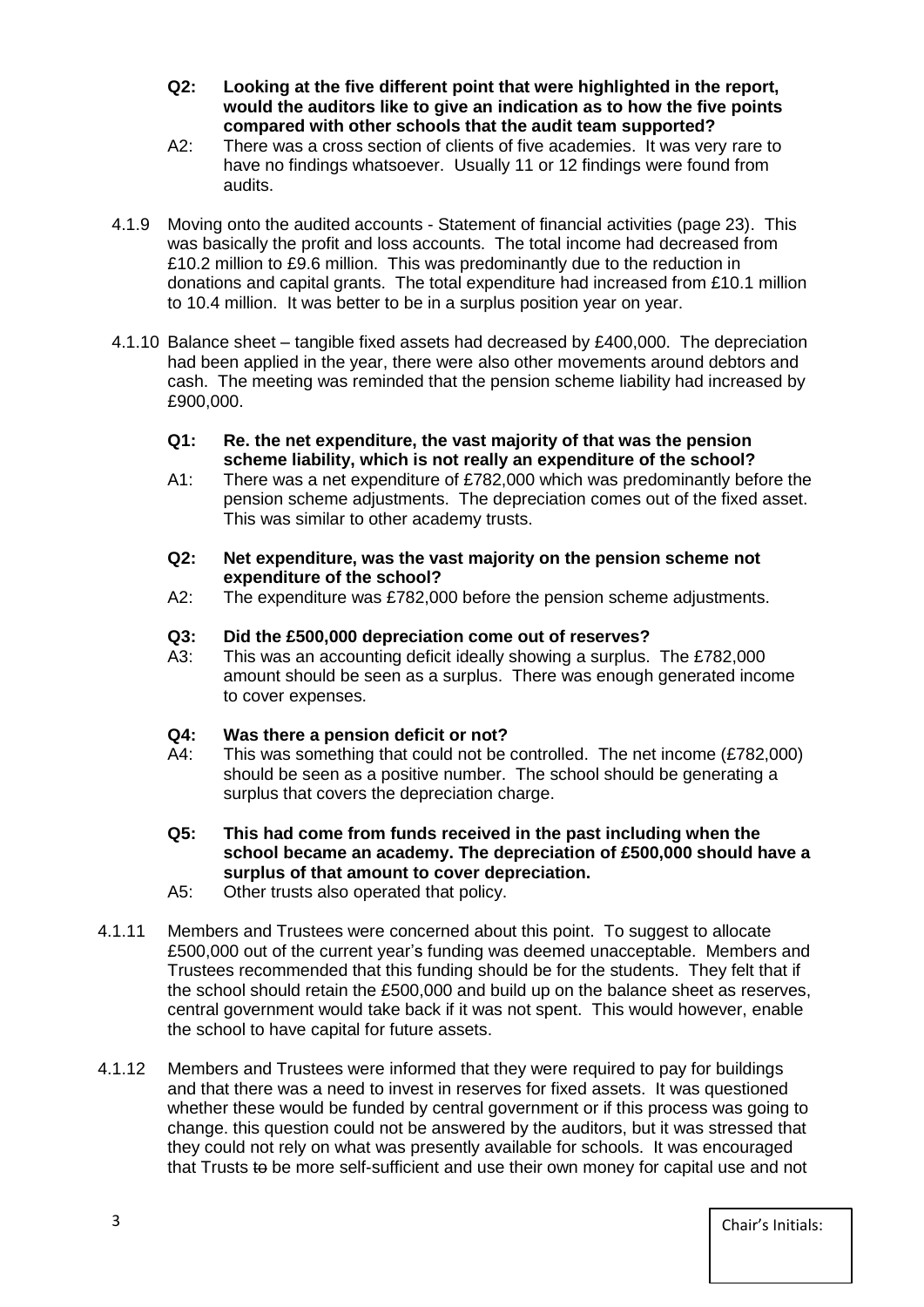assume that central government would pay for this. The school was in a good position regarding reserves and fixed assets.

## **Q1: Was it a legal requirement for the Trust to spend but to accumulate £500,000 to match depreciation?**

- A1: It was not a legal requirement, but to operate for the long term, there should be enough resources to maintain the asset base.
- 4.1.13 This was already in place before the school academized. Members and Trustees were informed by Subarna Banerjee that it was up to them to decide, but there would come a point when there would be insufficient funds and not enough money received from central government. An objection was voiced about the comments made by Subarna Banerjee regarding the reserves. The school as is in a healthy financial position regardless of the need to cover depreciation. It was agreed that this be discussed outside of the meeting.

## **Q1: How do other Trusts raise those funds, were they simply holding back or raising extra funds?**

A1: By a number of means; holding a little back, subsidiaries being gifted up, extensive commercial income generated via lettings, selling off part of the land so that there was no reliance on the ESFA. Going forward, the Trust would need to decide what to do.

# **Q2: By selling off land, would the value not depreciate more?**

A2: It would be sold at market value with excess of what it was previously worth.

## **Q3: Would the fixed assets depreciate?**

- A3: The prior adjustment had to be processed. Unless this was done, the fixed assets would need to be adjusted? adopted.
- **Q4: This could be a discussion in the future but could the Trust move to yearly evaluations for the land and buildings to address this issue?**
- A4: An evaluation model was not permitted. It had to be through the same accounting policy.

### **Q5: Was it sensible to build up funding for this?**

A5: Maybe save a portion to promote the fixed assets of the Trusts going forward.

Members and Trustees were encouraged to feed through any other comments or questions to Jacob Adeshina, as the process had to be signed off before the deadline of 31 January 2021.

## **Action: Members and Trustees to send comments on the audit to Jacob Adeshina immediately.**

4.1.14 Trustees were reminded that they had to recommend the Accounts for approval to the Members. A Member had sent questions to Jacob Adeshina. Isabelle Regan stated that she will discuss them with Jacob Adeshina outside of the meeting. It was remarked that if questions could not be answered at this meeting how could the Trustees agree to recommend to Members in time for the deadline. Also, the questions could have been answered prior to the meeting which would have saved time.

# **Q1: Page 2 – bank details were always included, why was it not there?**

A1: This could be due to the accounting software. This will be added.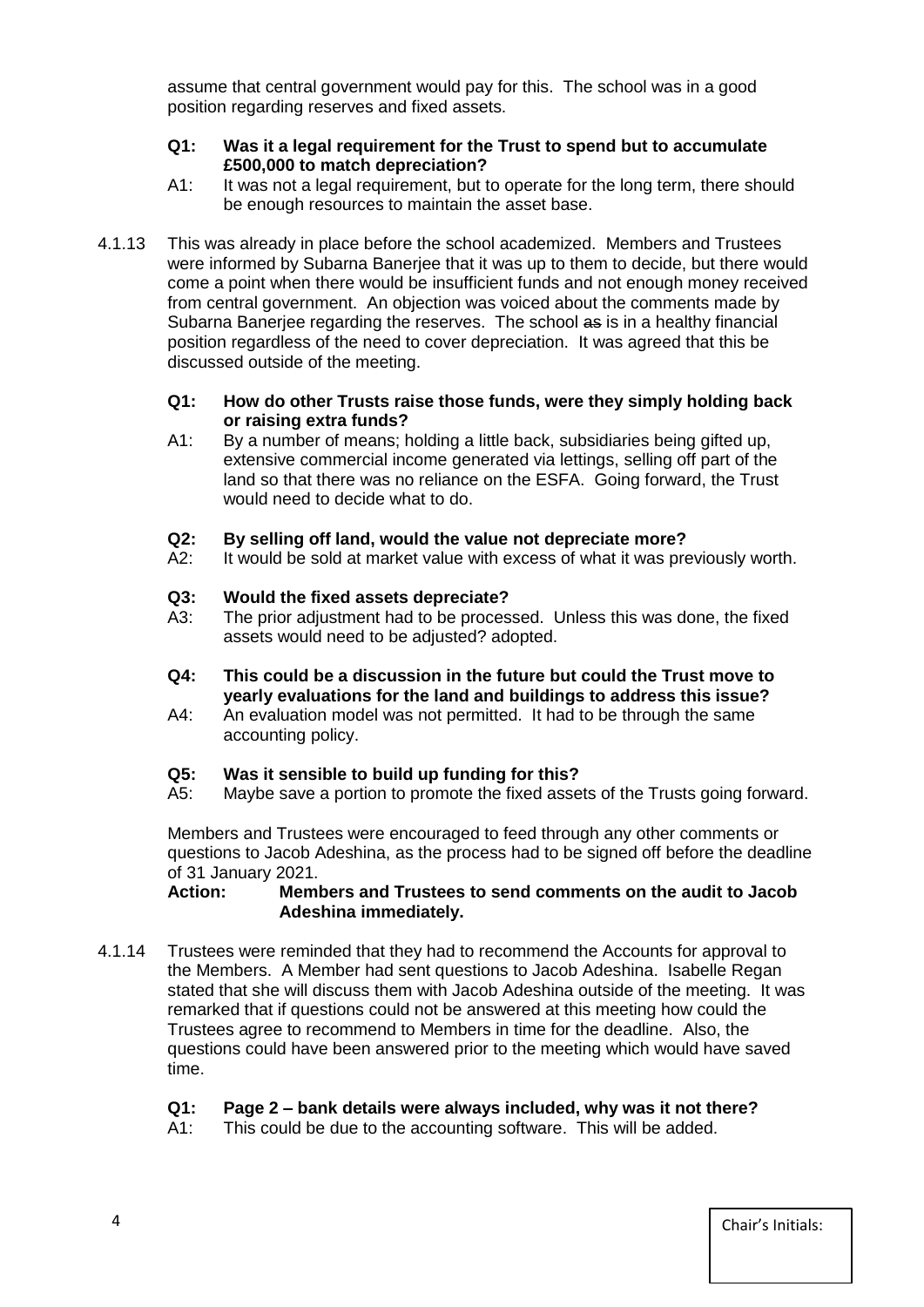4.1.15 Jacob Adeshina informed the meeting that he did have sight of the questions and could provide feedback on some of the questions. He did not have responses for some as Isabelle Regain was working on them. He confirmed that the figures were correct from the nominal ledger code. Question 4 (income other sources £190,000) – the bulk of that was SEN funding. The figures for 2020 were correct, but there was no background information on the comparative figures for the last year as to why there was a large increase. Jacob Adeshina was working with Isabelle Regan to find the answers. These answers were not given on the night of the AGM but were supplied to Members/Trustees after the AGM once the questions had been investigated.

### **Q1: The LA grants mentioned other income resources. What was included in the LA Grant (£121,000)?**

- A1: There was a nominal code of Pupil Premium (£23,000) and SEND funding (£98,000)
- **Q2: Page 34 (Analysis of support costs), there was a 44% increase from last year. Why had it increased so much from £1.5 million to over £2millon?**
- A2: The change did not reflect the fact that there were approximately 50 support staff appointed in the school. A number of nominal codes had changed during the year which could affect this figure.
- **Q3: The problem was that it was not comparing like for like. When will this take place?**
- A3: This should have been done and has now been allocated to the correct codes.
- **Q4: There was also a decrease in the technology costs. Was it because it was allocated in the wrong place every year?**
- A4: This was a transitional year when codes have changed. It made it more problematic, but this should be okay for next year.

# **Q5: What about the decreasing legal costs?**

- A5: This fluctuated a lot. Last year the professional insurance was approximately £70,000.
- **Q6: The money for the support cost must have come out from somewhere? Someone needs to go through this in detail comparing this and last year's figures.**
- A6: Note 8 (operational), there was a mismatch in the coding, hence why the support cost had increased. For someone to work through matching this would be time consuming.

# **Q7: Note 9 – staff costs, does that include support staff?**

- A7: That included all staff costs.
- **Q8: Overall staff costs were similar to the previous year. There were some other staff costs which had gone into a heading not disclosed on that page? Also, why was there not an audit query about something going up 44%?**
- A8: This was direct educational operational costs. The document will be shared with Members and Trustees with colour coding to keep it consistent as possible.

**Action: Jacob Adeshina to share audit document with Members and Trustee.**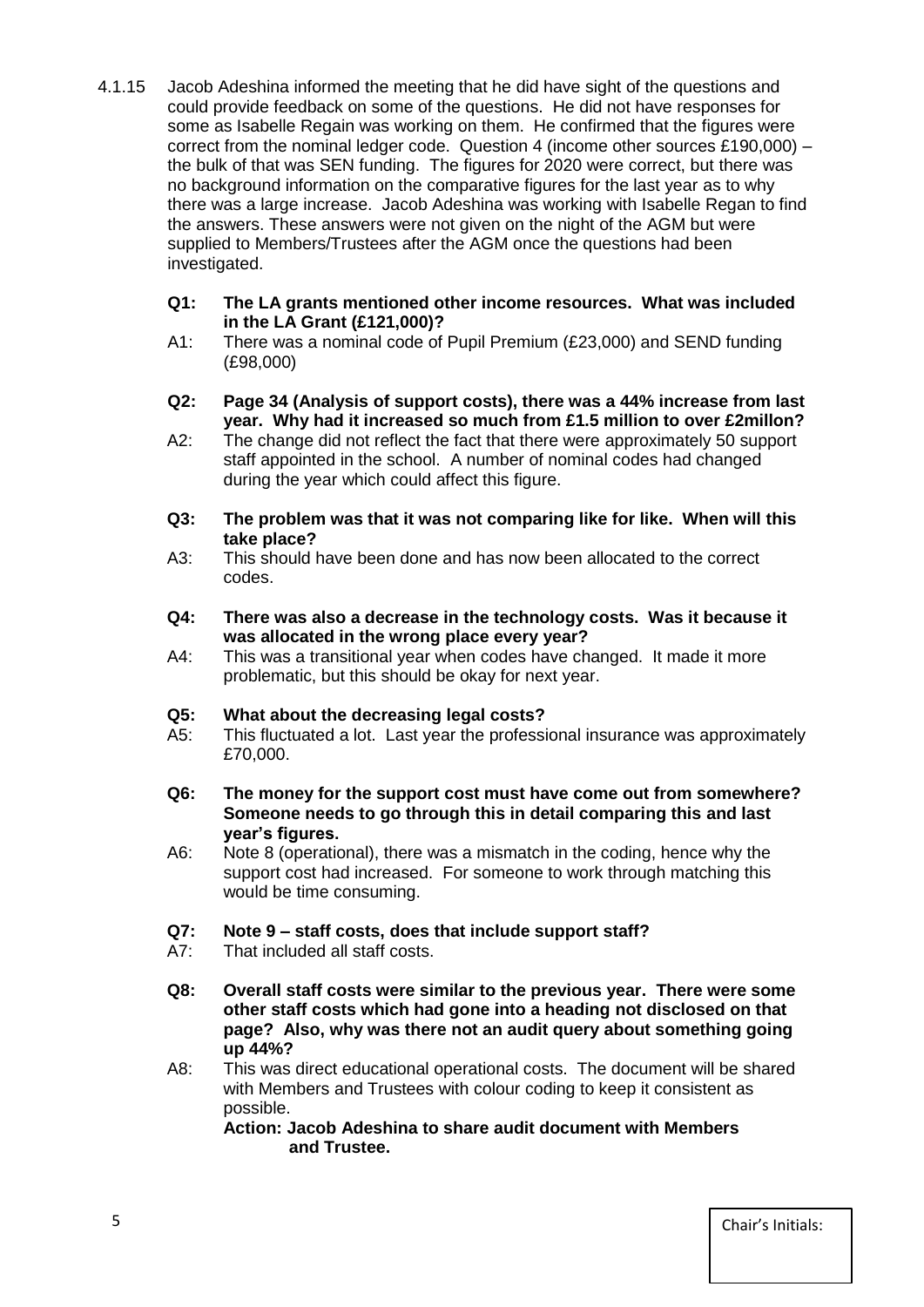- 4.1.16 All agreed that the difference was so significant that there was a need to obtain an analysis of what went into the 2020 and 2019 figures. Isabelle Regan stated that it was not possible to identify where it was in last year's figures. It was thought that this information should have been presented at least two/three weeks prior to the meeting, as it would put the Trustees and Members in a better position to agree and approve. It was felt that some of the responses at the meeting were unsatisfactory.
- 4.1.17 Note 9 there was an error in the support staff costs. Subarna Banarjee stated that the document was issued on 18-12-2020, Trustees and Members did not feel that this was sufficient time. Moving forward, it was agreed to review what had happened and ensure from the Trustees' point of view, that a timetable would be agreed with the school and auditors and that this was adhered to and to allow the finance team and auditors to agree the figures.
- 4.1.18 Jacob Adeshina informed the meeting that the accounts were finalised in December 2020 when trying to prepare the year end journal to line up with auditors, when the issues came up. Hence the need to go back and update the misclassification of figures with auditors. Isabelle Regan shared the document with him prior to the meeting. The nominal codes were changed in 2019 and 2020.
- 4.1.19 Jacob Adeshina agreed to look into this and come back with responses. It was thought that issues will arise this year with the new ESFA nominal codes that all schools have to abide to. The new codes were introduced to ensure that all schools recorded income and expenditure on a standard template, to allow comparisons against other schools locally and nationally.

## **Action: Jacob Adeshina to provide responses to Steve Riches (see Appendix 1)**

# **Q: Note 9, there was an increase of 6.4%?**

- A: The pension adjustment was included. Same as depreciation this had to be disclosed in the accounts.
- 4.1.20 Alan Benton proposed and Tracy Penfold seconded the approval of the audit report and accounts. All Trustees were in agreement. Tracy Penfold recommended to Members the approval of the existing audit report and accounts. All members were in agreement.

Subarna Banerjee and Isabelle Regan left the meeting at 7.10pm.

Members recorded their thanks to staff for their work over the last year. They also praised the senior leadership team and Trustees.

# **5. Minutes**

5.1 Members and Trustees received the minutes of the AGM meeting held on 9 December 2019 and agreed these to be an accurate record of the meeting. The Chair of Trustees will sign a copy of the minutes and these will be retained by the school for filing.

# 5.2 Matters arising:

| 4.13 | Company Secretary to organise Members' access to the Trust   |
|------|--------------------------------------------------------------|
|      | Board portal - this was actioned                             |
| 4.16 | Chief Finance Officer to send information re. CIF funding to |
|      | Members - this was actioned                                  |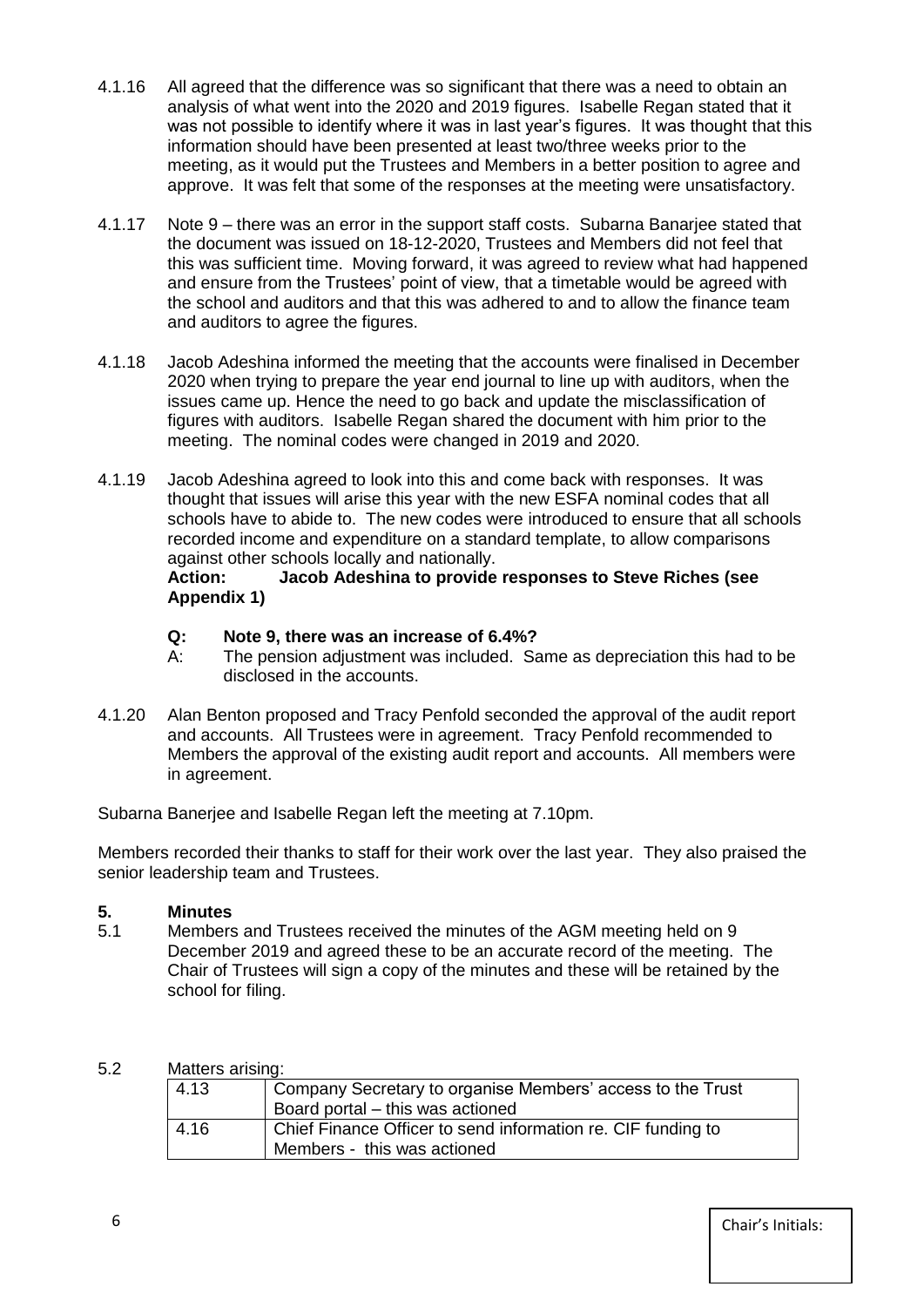| 6.1 | Peter Cates' memorial – The Principal reported that the school had     |
|-----|------------------------------------------------------------------------|
|     | liaised with the family, who chose a cherry tree. A plaque was also    |
|     | agreed. The only thing not possible to finalise was the family's visit |
|     | to the school. Due to the pandemic the official memorial has yet to    |
|     | take place.                                                            |

# **6. The impact of COVID on the school**

- 6.1 Staff were continuing to deliver lessons via remote learning. They were well equipped with the virtual learning environment. More work was being delivered live which helped to structure the students' working day.
- 6.2 Regarding concerns about digital access and how this was being addressed the school has done everything it can to apply for laptops, mobile devices and internet time. As soon as they come through, they were passed out to families. There were more than 200 devices in the process or have been delivered this week to families who were not engaging with virtual learning.
- 6.3 Since the first pandemic the children of key workers and vulnerable students had been coming to school. The school had been opened since that time with the exception of the Easter Bank Holiday.
	- **Q: Had the student numbers at the school increased significantly from the first lockdown?**
	- A: There have been fluctuations in numbers who have come into school from lockdowns 1 and 2. In the main, the student population did not take advantage of the provision. There had been a changed message to families, going from every key worker sending their child to school to sending their child in when it was absolutely essential. Some parents were able to keep their children at home. Fridays was a more popular day for Key Worker children to be at home. There was an average of 30 to 40 students in school on most days during the first lockdown. This number tended to drop during the school holidays.
- 6.4 A Trustee stated that as a parent, she felt that the school had done a fantastic job. The students and staff made the most of the live lessons and it was recognised that it was hard for teachers to interact with the students. The Principal stated that the school was not resting on its laurels. Online lessons had been observed to process/gather best practice to share and staff were on board with wanting the experience to be beneficial both educationally and structurally, to give purpose to the day. It was recognised that some students were still struggling to establish this. Another Trustee also applauded the delivery of lessons.
	- **Q1: With the increasing numbers of students turning up in schools nationally, how did teachers managed to teach live lessons and teach in the classroom at the same time?**
	- A1: During the first lockdown, things were not the same as there was limited online teaching. The key worker provision was covered by cover supervisors and Teaching Assistants.
	- **Q2: There was some outstanding provision of lessons, but students were glued to screens for five hours a day. Apart from the lunch break, was there any space for flexibility around screen time?**
	- A2: This was discussed as a leadership team. A guide of good practice was developed so that students did not constantly have to look at a screen, as in a face to face lessons. Managing screen time was challenging.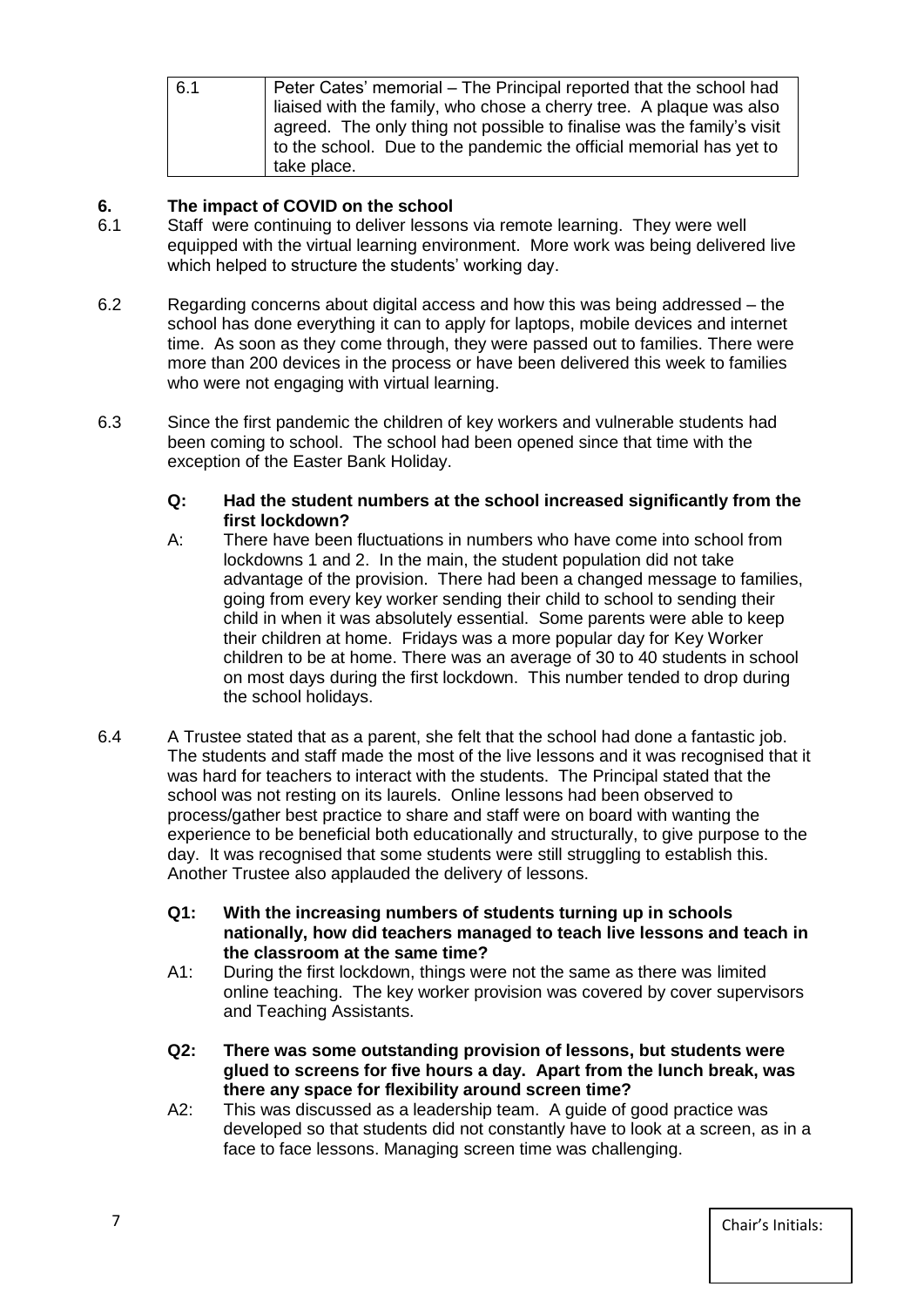- 6.5 Phil Grundy expressed concern for sustainability going forward. As the Principal he recognised the need to think carefully about what he asks staff to do. Some online lessons were labour intensive and there was a need to find ways of working to reduce the extra workload on teachers. This will be the next challenge. It was questioned how students could be kept engaged. It was noted that in Microsoft Teams, there were breakout rooms which the use of would be investigated further. This will be trialled with the sixth form students first to note any pitfalls.
- 6.6 With regard to free school meals, the school continued to utilise vouchers rather than using food hampers. Mass COVID testing was arranged for the beginning of the spring term.
- 6.7 Everything around COVID was increasing students' anxiety. Communication will be sent to students offering further guidance.

The school was re-introducing infection control measures. It was noted that two families had withdrawn their children from school. This was believed to be due to the pandemic.

- 6.8 Student behaviour had improved, when they returned after the first lockdown. This could be due to the smaller groups and staggered lessons and breaktimes.
- 6.9 Concluding the discussions, it was agreed that the Trustees would look at how communication was shared with parents. An update of how the school was operating during COVID was a useful item for the AGM and for the Members to know the life of the school over the last 10 months. Appreciation was again expressed to the Principal and staff of the school. This was echoed by all Members and Trustees.
- 6.10 In answer to a question, it was noted that the school had a three-year contract with the current auditors. They were appointed via the tendering process. It was reminded that it was the Members' responsibility to appoint the auditors. A discussion will be held outside of the meeting.

# **7. Date of Next AGM**

The next meeting will be held in the first or second week of December 2021.

# **8. Any Other Business**

There were no other items for discussion.

The meeting closed at 8.25pm

Chair: ………………………………………………………………………… (print)

………………………………………………………………………… (sign)

Date: …………………………………………………………………………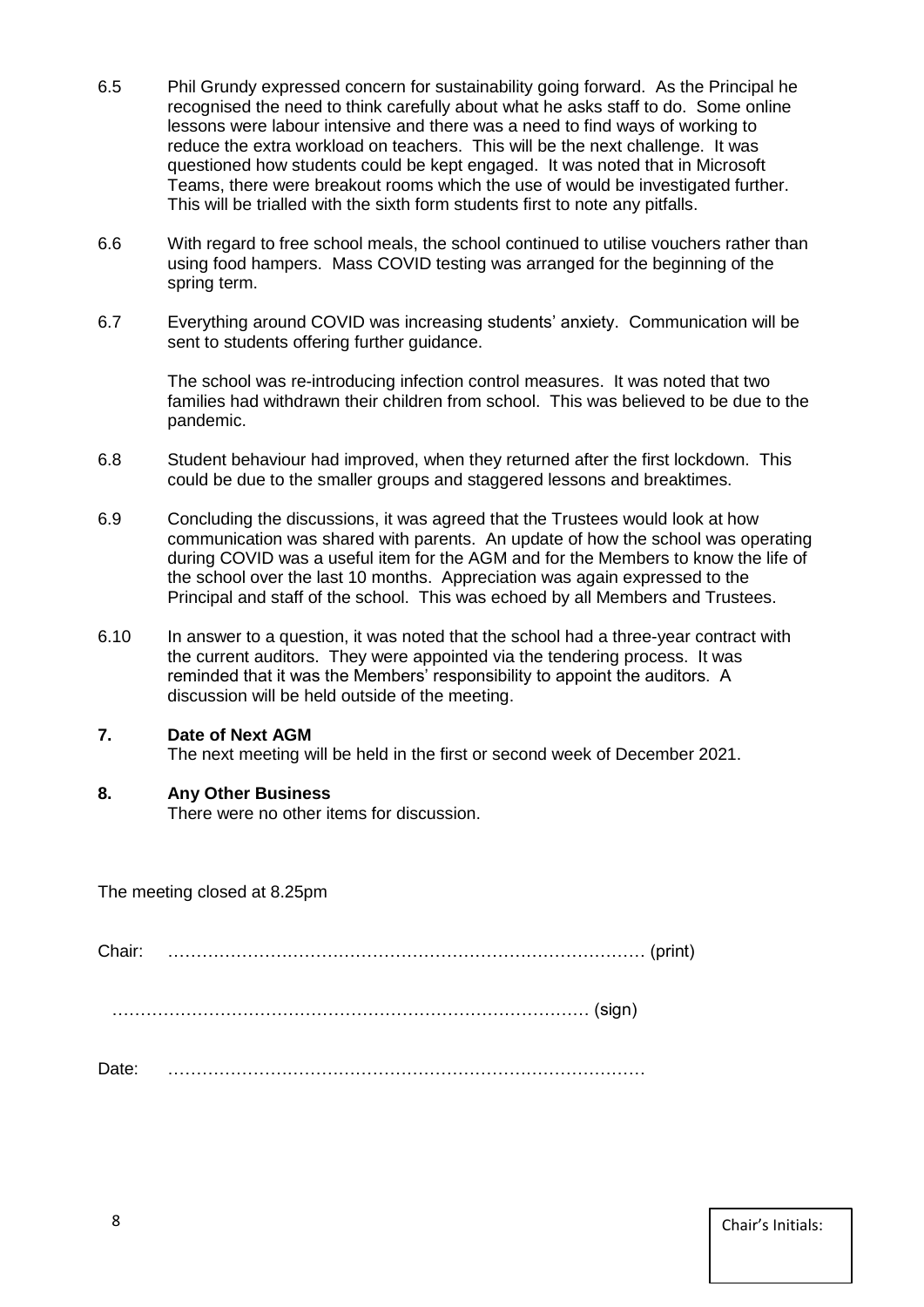# **Appendix 1 Answers to Trustees / Members questions**

# Answer to Steve's questions

# **TOTAL = £42,788 (£27,249 + £15,539)**

Other donations; is made up of 2 figures

# **Unrestricted donations - £27,249**

| Other Grants e.g Teaching Practice income |                                  | 23,725 |
|-------------------------------------------|----------------------------------|--------|
|                                           | Donations e.g Jack Petchey award | 3,524  |

# **Unrestricted donations - £15,539**

| <b>Trips</b> | 15,539 |
|--------------|--------|
|              |        |

# **Local Authority Grant - £121,016**

| LAC funding        | 22,921 |
|--------------------|--------|
| LA Funding $-$ SEN | 98,095 |

# **Other income Sources - £190,085**

| Catering income                  | 175,666 |
|----------------------------------|---------|
| Music income and shows           | 8,941   |
| <b>PGCE student trainees</b>     | 5,000   |
| Misc $-$ sale of calculators etc | 478     |

# **Governance costs - £14,575**

| Audit                                     | 12,500 |
|-------------------------------------------|--------|
| Other services e.g filings and AAR return | 2.075  |

\_\_\_\_\_\_\_\_\_\_\_\_\_\_\_\_\_\_\_\_\_\_\_\_\_\_\_\_\_\_\_\_\_\_\_\_\_\_\_\_\_\_\_\_\_\_\_\_\_\_\_\_\_\_\_\_\_\_\_\_\_\_\_